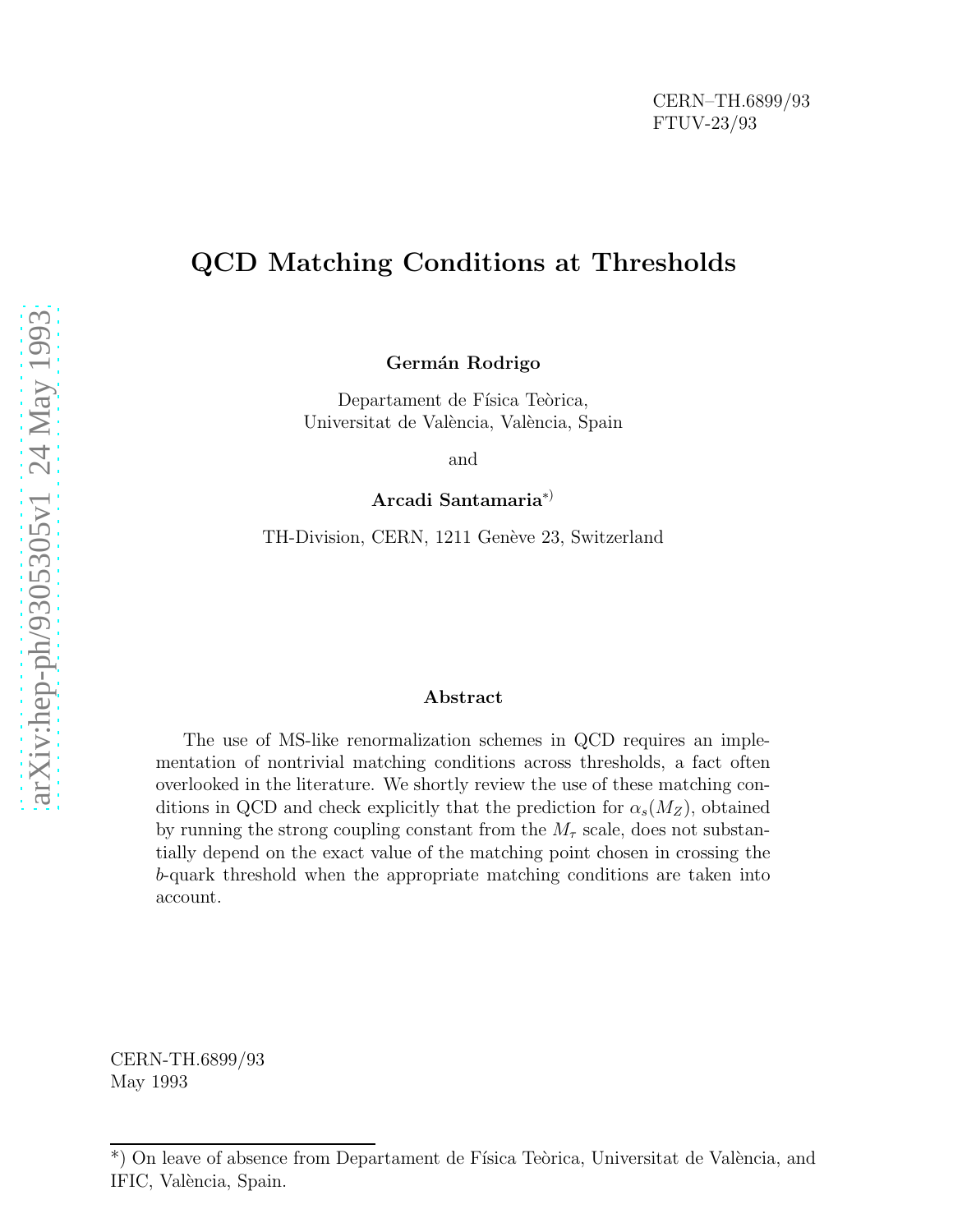During the last years a great effort has been done at LEP in order to measure the strongcoupling constant  $\alpha_s(M_Z)$  at the Z mass scale [[1, 2, 3](#page-7-0), [4](#page-7-0)]. This measurement has been of crucial importance since it allowed, within the experimental errors, the running of the strong coupling constant to be checked from low energies to the electroweak scale. However, by going to higher orders in the renormalization group equations, some confusion has arisen in the literature on the different prescriptions one could use to cross thresholds in the evolution of the running coupling constant. The problem appears when working in MS-like renormalization schemes: since these are mass-independent, the decoupling theorem of Appelquist-Carazzone [\[5\]](#page-7-0) is not fulfilled in "non-physical" quantities such as beta functions or coupling constants. Only in physical quantities particles with large masses do decouple. Logarithms of large masses induced by the renormalization group equations in the couplings are cancelled against other logarithms that appear in the calculation of physical observables. This is obviously an inconvenient, since a lot of effort must be invested in intermediate stages of a calculation to compute terms that will cancel in physical quantities. To remedy this problem the standard procedure has been the use of the effective field theory language [\[6, 7](#page-7-0), [8](#page-7-0)]. For example, in QCD with a heavy quark and  $N-1$  light quarks, one builds a theory with N quarks and an effective field theory with  $N-1$  quarks. Around the threshold of the heavy quark one requires agreement of the two theories. This gives a set of matching equations that relate the couplings of the theory with N quarks with the couplings of the theory with  $N-1$  quarks. This way, below the heavy quark threshold one can work with the effective theory, but using effective couplings. Then, by construction, decoupling is trivial. This procedure is equivalent to other renormalization schemes and allows us to correctly obtain the asymptotic value of the coupling constant. The price one has to pay is that coupling constants might not be continuous at thresholds. All this machinery is well established since the early 80's [\[6, 7, 8, 9](#page-7-0), [10\]](#page-7-0) and matching conditions were computed at the one-loop level[[7, 8\]](#page-7-0) and at the two-loop level [\[9, 10\]](#page-7-0) for general gauge theories. It also seems to be well known for people working with  $GUTs$  [[8](#page-7-0)] where, in general, special attention has been paid to matching conditions at the different thresholds. However, the fact that one has to use appropriate matching conditions in passing thresholds has been frequently overlooked in the running of the QCD coupling constant by just taking a continuous coupling constant across thresholds. Then, the final results depend strongly on the exact scale one uses to connect the couplings [\[11, 12, 13](#page-7-0), [4](#page-7-0)]. To solve this ambiguity some of the authors [\[11](#page-7-0)] vary the matching scale between 0.75 and 2.5 times the mass of the heavy quark; others [\[12, 13\]](#page-7-0)use directly  $\mu_{th} = 2m_q$ , and yet others [[4\]](#page-7-0) determine  $\alpha_s(M_Z)$  with both  $\mu_{th} = m_q$ and  $\mu_{th} = 2m_q$  and take the average. Here we will show that when appropriate matching conditions are taken into account the final answer does not depend on the exact  $\mu_{th}$  used to connect the couplings.

Although most of the points discussed in this paper are well known in some circles, given the confusion that exists in the literature and the importance of the subject we found it convenient to recall what the correct matching conditions are and to show that when they are consistently taken into account the dependence on the renormalization scale cancels (at least at the order the calculation is done). Consistency requires that if the evolution of the gauge coupling constant is done at  $n$  loops, matching conditions should be imposed using  $n-1$  loop formulae [\[7](#page-7-0)]; then the residual dependence on the renormalization scale is of order  $n + 1$ . We will show this, explicitly, when running the QCD gauge constant from the  $\tau$  mass to the Z mass passing through the b threshold.

The renormalization group equations in QCD for the strong gauge coupling constant and the quark masses are

1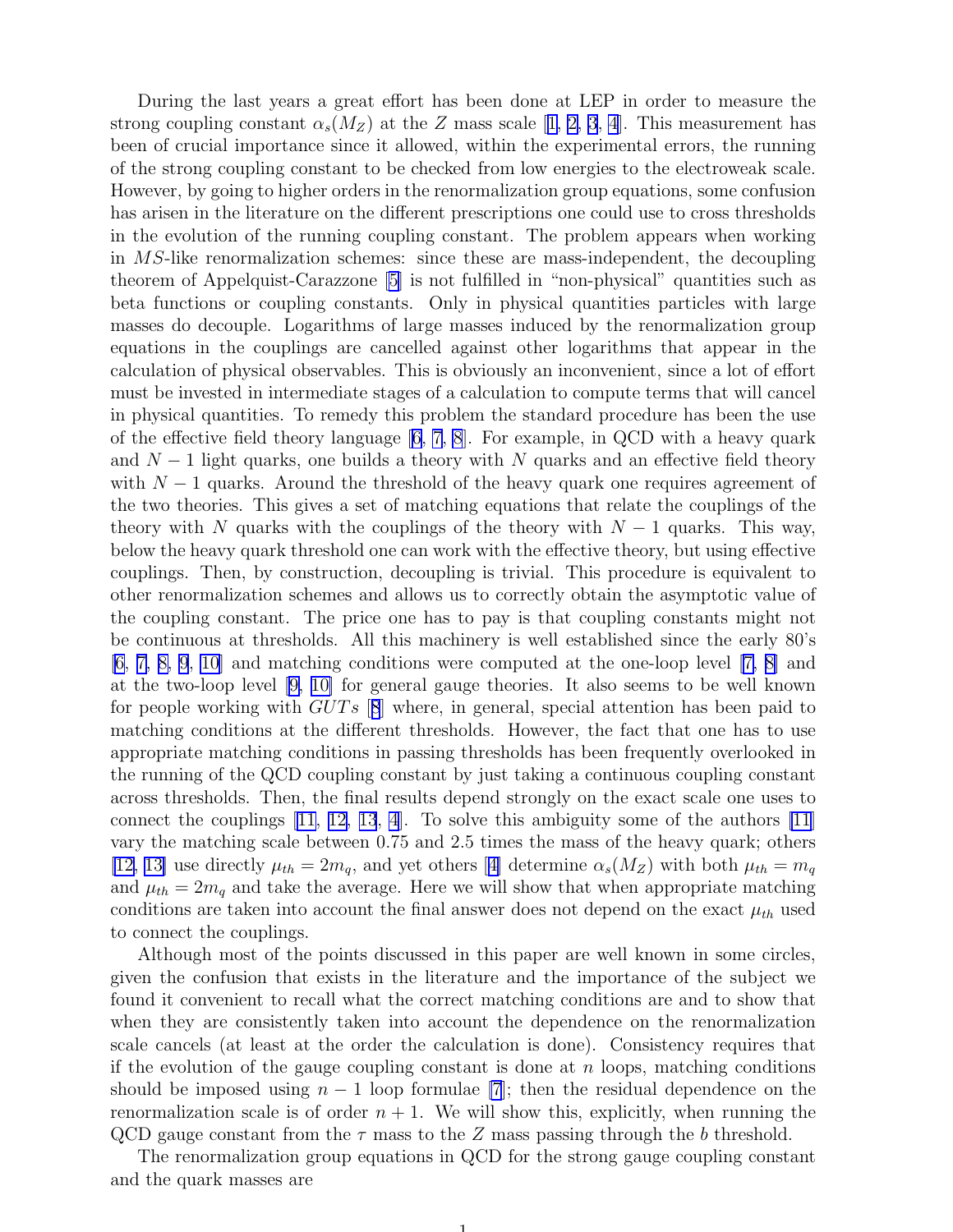$$
\frac{d\alpha_s}{dt} = -\alpha_s^2 \left(\beta_0 + \frac{\beta_1}{4\pi} \alpha_s + \frac{\beta_2}{(4\pi)^2} \alpha_s^2 + \cdots\right)
$$
\n(1)

$$
\frac{dm^2}{dt} = -4\pi \left(\gamma_0 \frac{\alpha_s}{\pi} + \gamma_1 \left(\frac{\alpha_s}{\pi}\right)^2 + \cdots\right) m^2 \tag{2}
$$

<span id="page-2-0"></span>where

$$
t = \frac{1}{4\pi} \log\left(\frac{\mu^2}{\mu_0^2}\right) \tag{3}
$$

and  $\mu_0$  is some reference point.

The  $\beta$  coefficients governing the evolution of the gauge coupling constant are

$$
\beta_0 = 11 - \frac{2}{3} N_F
$$
\n
$$
\beta_1 = 102 - \frac{38}{3} N_F
$$
\n
$$
\beta_2 = \frac{1}{2} \left( 2857 - \frac{5033}{9} N_F + \frac{325}{27} N_F^2 \right)
$$
\n(4)

with  $N_F$  the number of quark flavours with mass lower than the renormalization scale  $\mu$ . The first two coefficients are scheme-independent (in MS-like schemes) but the higher-order coefficients depend on the renormalization conditions [[14\]](#page-7-0). We give  $\beta_2$  in the  $\overline{MS}$ scheme.

The quark mass anomalous dimensions are

$$
\gamma_0 = 2 \n\gamma_1 = \frac{101}{12} - \frac{5}{18} N_F.
$$
\n(5)

Integration of eq. (1) can be performed by first inverting the series on the right-hand side of eq. (1) and then integrating on  $\alpha$  and t. Finally, one can solve for  $\alpha$ , at the required order, by using iterative methods. The result we obtain can be written in the following form

$$
\alpha_s(\mu) = \alpha_s^{(1)}(\mu) + \alpha_s^{(2)}(\mu) + \alpha_s^{(3)}(\mu) + \cdots
$$
\n(6)

where  $\alpha_s^{(1)}$ ,  $\alpha_s^{(2)}$ ,  $\alpha_s^{(3)}$  represent the one-, two- and three-loop contributions respectively, and are given by

$$
\alpha_s^{(1)}(\mu) = \frac{\alpha_s(\mu_0)}{1 + \alpha_s(\mu_0)\beta_0 t} \tag{7}
$$

$$
\alpha_s^{(2)}(\mu) = -(\alpha_s^{(1)})^2 b_1 \log K(\mu)
$$
\n(8)

$$
\alpha_s^{(3)}(\mu) = (\alpha_s^{(1)})^3 \left( b_1^2 \log K(\mu) \left( \log K(\mu) - 1 \right) - (b_1^2 - b_2) \left( 1 - K(\mu) \right) \right) ,\tag{9}
$$

where

$$
b_1 = \frac{\beta_1}{4\pi\beta_0}, \qquad b_2 = \frac{\beta_2}{(4\pi)^2\beta_0}, \qquad K(\mu) = \frac{\alpha_s(\mu_0)}{\alpha_s^{(1)}(\mu)} \tag{10}
$$

The running quark mass can also be obtained analytically at the one-loop level, from eq. (2). The result is

$$
m^{2}(\mu) = m^{2}(\mu_{0})(1 + \alpha_{s}(\mu_{0})\beta_{0}t)^{-4\gamma_{0}/\beta_{0}}.
$$
\n(11)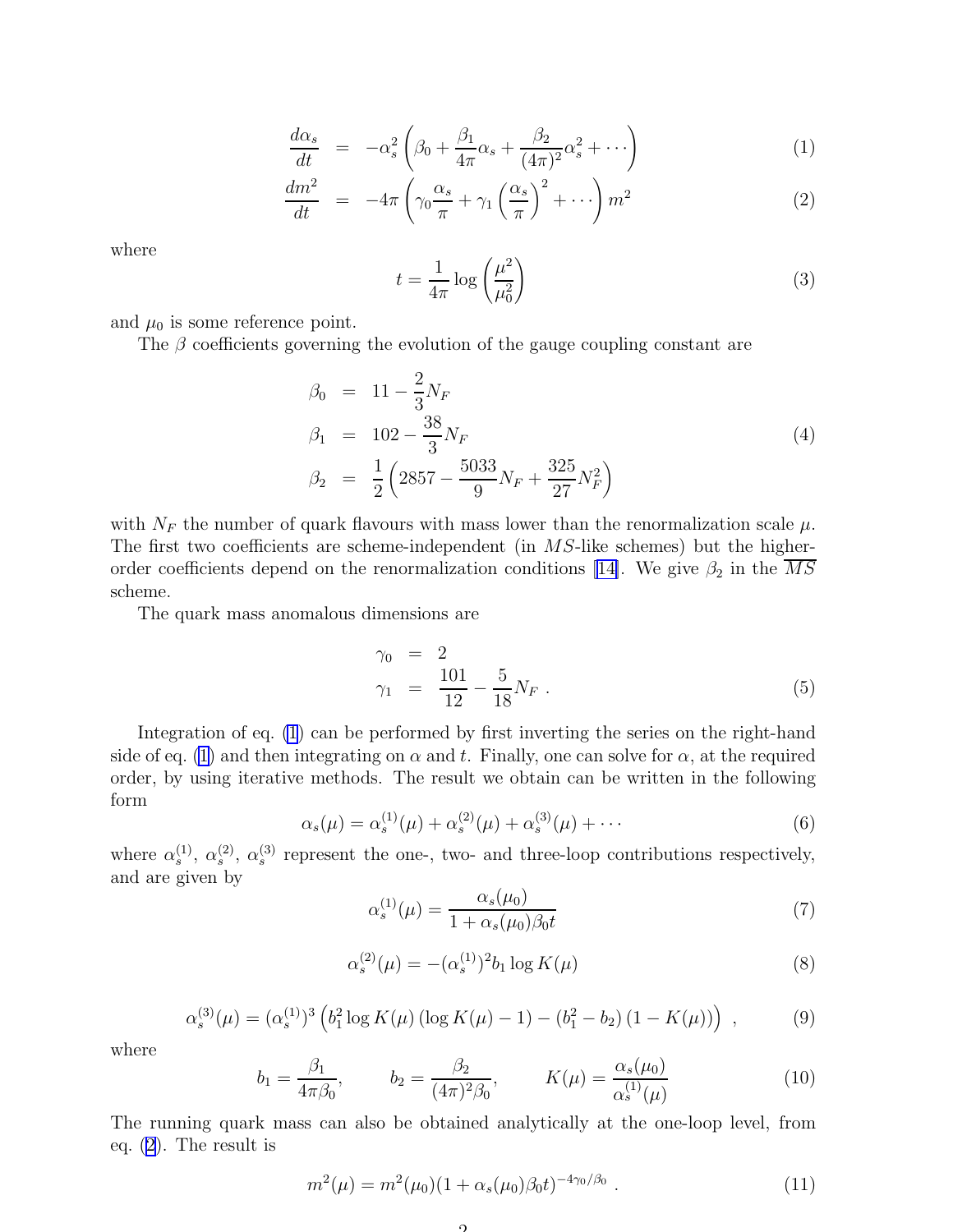<span id="page-3-0"></span>For  $\alpha_s(\mu_0)\beta_0 t << 1$  the result is independent of  $\beta_0$  and can be written as (we use  $\gamma_0 = 2$ )

$$
m^{2}(\mu) = m^{2}(\mu_{0})(1 - 8\alpha_{s}(\mu_{0})t + \cdots) . \qquad (12)
$$

This expression can be used as long as  $\mu$  is not very different from  $\mu_0$ ; in particular we could use it to simplify the matching conditions.

Conventionally [\[15](#page-7-0), [14\]](#page-7-0), higher-order RGEs are solved by doing a power series expansion in  $1/L$  with  $L = \log(\mu^2/\Lambda^2)$ . This solution is given in terms of the QCD scale Λ, which is defined in such a way that it is renormalization-group-invariant but schemedependent and the so-called invariant mass  $\hat{m}$ . Passing of thresholds is implemented by requiring continuity of the couplings at threshold, which in turn requires defining different  $\Lambda$ 's for different  $N_F$ . For our purposes we prefer to use the solutions given above because they allow us to work more easily with scale-dependent matching conditions.

In the  $\overline{MS}$  scheme, or any of its simple modifications such as  $\overline{MS}$ , the beta function governing the running of the strong coupling constant is independent of quark masses. Then, contrary to what happens in momentum-subtraction schemes  $(MO)$ , the Appelquist-Carazzone theorem [\[5](#page-7-0)] that states, when it can be applied, that the heavy particles decouple at each order of perturbation theory is not realized in a trivial way. The decoupling of the heavy particles is fulfilled in physical quantities, but coupling constants and beta functions do not exhibit it.

To obtain decoupling in MS schemes we need to build in the decoupling region,  $\mu \ll M$ , an effective field theory that behaves as if only the light degrees of freedom were present. Matching conditions connect the parameters of the low-energy effective Lagrangian with the parameters of the full theory. This can be done by evaluating some Green functions in perturbation theory with both the full and the effective theories, then require they are the same, up to terms  $O(1/M)$ , for values of the renormalization scale just around the threshold. Then, the coupling constant of the effective theory can be expressed as a power series expansion in the coupling of the full theory with coefficients that depend on  $\log(M/\mu)$ . In order to obtain a good approximation using only the first few terms in the perturbative expansion, we have to evaluate matching conditions in a region where  $M/\mu \sim O(1)$ . However, the results of these calculations should not depend on exactly which  $\mu$  is chosen.

One-loop matching conditions have been obtained in[[7, 8](#page-7-0)] for a general gauge theory. To obtain matching conditions in QCD at the two-loop level several approaches have been pursued. Ovrut and Schnitzer [\[9](#page-7-0)] computed the gluon self energies at the two-loop level with both the full and the effective theories and then required matching in the threshold region. We will follow a more direct approach, devised by Bernreuther and Wetzel [\[10\]](#page-7-0). Using the MO scheme as an intermediate stage, these authors were able to relate the MS coupling constant  $\alpha_{\overline{MS}}(\mu)$ , with  $N_F$  quark flavours, with the gauge coupling constant  $\alpha_{\overline{MS}}^{-}(\mu)$  of the effective field theory with  $N_F-1$  quark flavours in which a heavy quark with  $m_{\overline{MS}}^{\overline{MS}}$  mass has been integrated out. This is because in momentum subtraction schemes the decoupling theorem is also realized in the coupling constants. The obtained relation has the following form:

 $\overline{Q}$ 

$$
\alpha_{\overline{MS}}^{-} = \alpha_{\overline{MS}} \left( 1 + \sum_{k=1}^{\infty} \alpha_{\overline{MS}}^{k} C_k(x) \right)
$$
\n(13)

$$
x = \frac{1}{4\pi} \log(m_{\overline{MS}}^2/\mu^2)
$$
\n(14)

with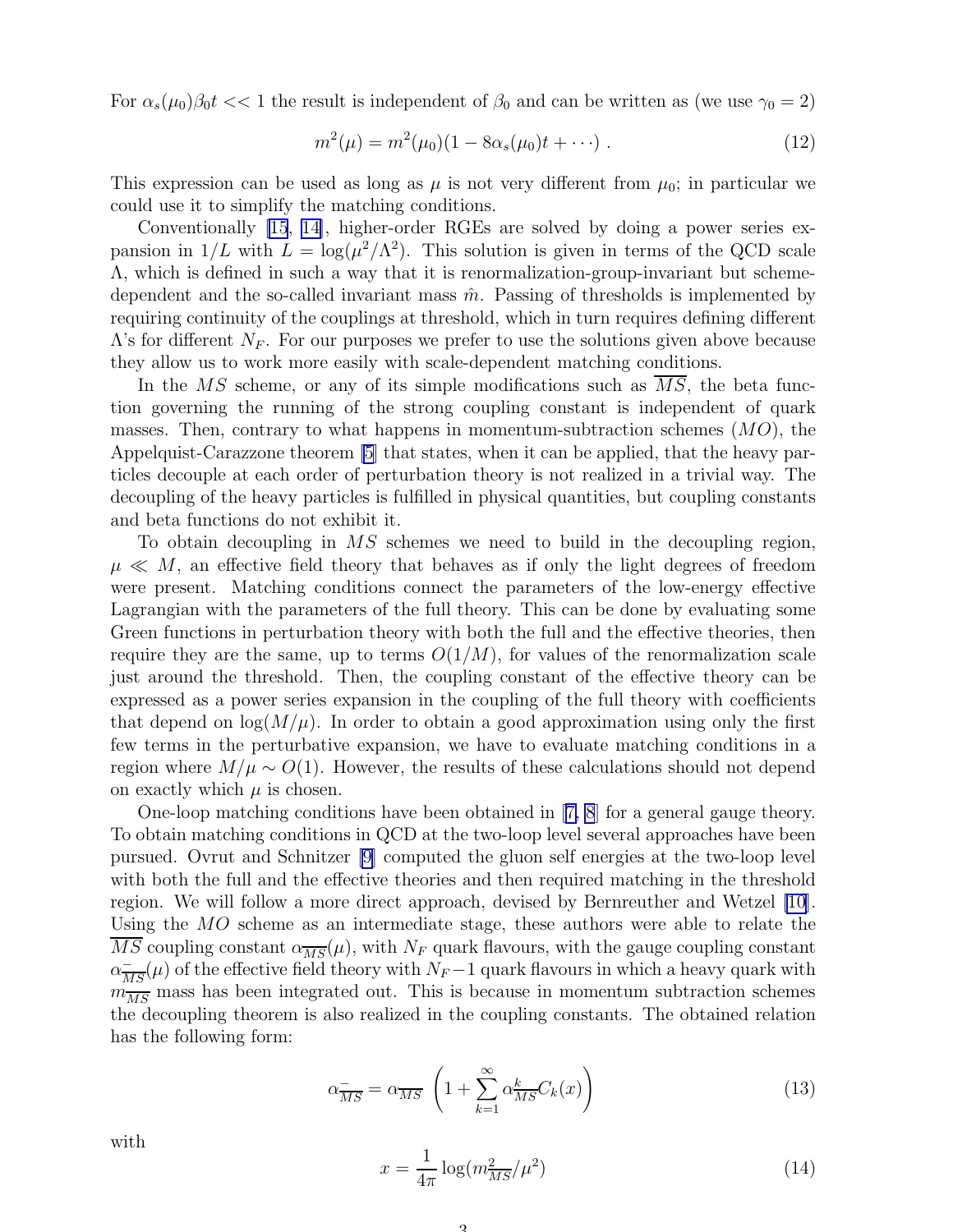<span id="page-4-0"></span>In order to calculate the coefficients  $C_k$  Bernreuther and Wetzel impose the RGEs, eq. ([1\)](#page-2-0) and eq. [\(2](#page-2-0)), on  $\alpha_{\overline{MS}}$ ,  $\alpha_{\overline{MS}}^-$  and  $m_{\overline{MS}}^-$ , and obtain for the first two coefficients a set of coupled first-order linear differential equations depending only on the beta and gamma functions of the full and the effective theories. By solving them they found for a general  $SU(N)$  group the following result valid for the  $\overline{MS}$  scheme<sup>1</sup>

$$
C_1 = \frac{2}{3} \left( x + \frac{1}{8\pi} \frac{\partial}{\partial D} \operatorname{Tr} \{ I \} |_{D=4} \right)
$$
(15)  
\n
$$
C_2 = [C_1(x)]^2 + \frac{1}{2\pi} \left( \frac{5}{3} C_2(G) - C_2(R) \right) x + \frac{1}{9\pi^2} C_2(G)
$$
  
\n
$$
-\frac{17}{96\pi^2} C_2(R) + \frac{1}{32\pi^2} \left( \frac{5}{3} C_2(G) - C_2(R) \right) \frac{\partial}{\partial D} \operatorname{Tr} \{ I \} |_{D=4}
$$

with  $C_2(G) = N$  and  $C_2(R) = \frac{N^2 - 1}{2N}$  the Casimir operator eigenvalues of the adjoint and fundamental representations, respectively, and  $D$  the space-time dimension. A technical point about the trace of the identity in the Dirac space,  $Tr{I}$ , should be discussed here. Strictly, in a general D-dimensional space, D even, the only irreducible representation of

$$
\{\gamma^{\mu}, \gamma^{\nu}\} = 2g^{\mu\nu} \tag{16}
$$

has dimension  $f(D) = 2^{D/2}$ . However, we can choose  $Tr{I} = f(D) = 4$ , or any other smooth function with  $f(4) = 4$ . Different choices of  $f(D)$  lead to different trivial modifications of the  $\overline{MS}$  renormalization scheme. However, as can be seen in eq. (15), different choices give quite different matching conditions. Hence, in order to specify completely the renormalization scheme within the  $MS$ -like schemes one should also specify which convention has been used for  $Tr{I}$ . Here we will use the usual convention among phenomenology papers, i.e.  $Tr{I} = 4$ . Then for QCD we have the following two-loop matching condition to connect the theory with  $N-1$  quarks with the theory with N quarks at the  $q$ -quark threshold [\[10](#page-7-0)]

$$
\alpha_{N-1}(\mu_{th}) = \alpha_N(\mu_{th}) + \frac{\alpha_N^2(\mu_{th})}{3\pi} \log \frac{m_q(\mu_{th})}{\mu_{th}} + \frac{\alpha_N^3(\mu_{th})}{9\pi^2} \left( \left( \log \frac{m_q(\mu_{th})}{\mu_{th}} \right)^2 + \frac{33}{4} \log \frac{m_q(\mu_{th})}{\mu_{th}} + \frac{7}{8} \right).
$$
(17)

Here,  $\mu_{th}$  is the value at which we require matching. As commented, this equation is valid for arbitrary values of  $\mu_{th}$  as long as it is not far away from  $m_q(m_q)$ . Should we use instead  $Tr{I} = 2^{D/2}$ , the logarithm in the second term would be changed to  $\log \sqrt{2}m_q/\mu_{th}$ changing completely the behaviour of the matching conditions. For example, it is clear from the above equation that one can always choose a  $\mu_{th}$  in order to make the coupling continuous across thresholds. Using only the one-loop matching condition, i.e. only the first two terms in the right-hand side of eq. (17), and with  $Tr{I} = 4$ , we should require  $\alpha_{N-1}(m_q) = \alpha_N(m_q)$ . Using the two-loop matching condition, the matching point is slightly different <sup>2</sup>. However, if a scheme with  $Tr\{I\} = 2^{D/2}$  is used the matching point is

<sup>&</sup>lt;sup>1</sup>The solution of the two (for two loops) differential equations depends on two scheme-dependent arbitrary constants. To fix them one has to perform a complete calculation in the scheme one is interested in.

<sup>&</sup>lt;sup>2</sup>One can still impose  $\alpha_{N-1}(m_q) = \alpha_N(m_q)$  at the two-loop level, as Marciano does [\[14](#page-7-0)], but this requires a slight modification of the  $\overline{MS}$  scheme in order to absorb the non-logarithmic term in eq. (17).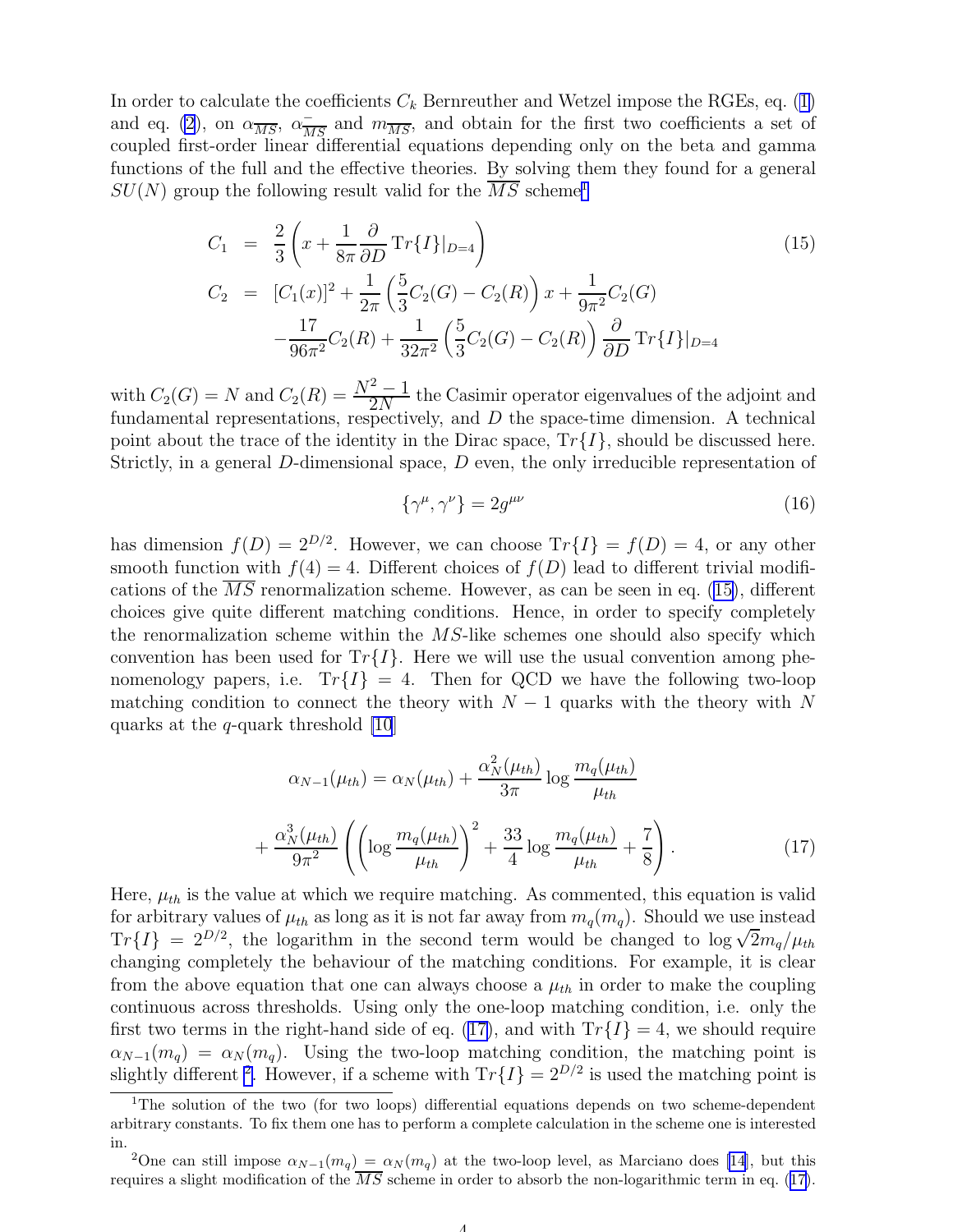<span id="page-5-0"></span>found around  $\sqrt{2}m_q$ . In what follows we will keep the couplings discontinuous and check the invariance of the final result with respect to the chosen matching scale  $\mu_{th}$ .

Equation  $(17)$  $(17)$  can be simplified by using eq.  $(12)$  $(12)$  to remove the dependence on the running mass and leave the result in terms of  $m_q \equiv m_q(m_q)$ , the  $\overline{MS}$  running mass evaluated at its own value. Since we are running from low energies to high energies it is also better to use the inverted equation. Thus, our matching condition at the threshold of the quark  $q$  will be:

$$
\alpha_N(\mu_{th}) = \alpha_{N-1}(\mu_{th}) - \frac{\alpha_{N-1}^2(\mu_{th})}{3\pi} \log \frac{m_q}{\mu_{th}}
$$

$$
+ \frac{\alpha_{N-1}^3(\mu_{th})}{9\pi^2} \left( \left( \log \frac{m_q}{\mu_{th}} \right)^2 - \frac{57}{4} \log \frac{m_q}{\mu_{th}} - \frac{7}{8} \right) . \tag{18}
$$

We start from a scale below the bottom-quark threshold, where we know the value of the strong coupling constant<sup>3</sup>, e.g.  $M_{\tau}$ 

$$
M_{\tau} = 1776.9 \pm 0.7 \text{ MeV}
$$
  
\n
$$
\alpha_3(M_{\tau}) = 0.36 \pm 0.03 ,
$$
\n(19)

We use<sup>4</sup> eq. (18) with  $\mu_{th} = M_{\tau}$  and  $m_q = m_c$  to obtain  $\alpha_4(M_{\tau})$  in terms of  $\alpha_3(M_{\tau})$ . Then we evolve  $\alpha_4(\mu)$  until the Z boson mass scale by imposing matching conditions at an arbitrary intermediate scale  $\mu_{th}$  around  $m_b$ . To run  $\alpha_4(\mu)$  from  $M_{\tau}$  until  $\mu_{th}$  we use eq. ([6](#page-2-0)) with  $\mu_0 = M_\tau$  and four-quark beta functions. Then at  $\mu_{th}$  we impose the matching condition eq. (18) with  $m_q = m_b$  to obtain  $\alpha_5(\mu_{th})$  in terms of  $\alpha_4(\mu_{th})$ . Finally, to run  $\alpha_5(\mu)$  from  $\mu_{th}$  to  $M_Z$  we use again eq. [\(6\)](#page-2-0), but now with  $\mu_0 = \mu_{th}$ , and with five-quark beta functions. The evolution is consistent, i.e. to the same order, if n-loop beta functions are used together with matching conditions evaluated at the  $(n - 1)$ -loop level. Firstly, we run  $\alpha_s(\mu)$  at the one-loop order, eq. ([7](#page-2-0)), with matching conditions at tree level, i.e. taking  $\alpha_4(\mu_{th}) = \alpha_5(\mu_{th})$  with  $\mu_{th}$  around  $m_b$ . After that, we calculate  $\alpha_s(M_Z)$ by running  $\alpha_s(\mu)$  with two-loop beta functions and imposing matching conditions at the one-loop order, eq. (18), but taking only the first two terms on its right-hand side. And finally, we evaluate  $\alpha_s(M_Z)$  according to the three-loop evolution, eq. [\(9](#page-2-0)), with matching conditions at two-loop level, eq. (18).

We show the final results in fig. 1. We can clearly see that, as expected, the variation of the final prediction on  $\alpha_5(M_Z)$ , as we vary the matching point around the bottom quark mass, is of the same order of magnitude as the next-order corrections; for three-loop beta functions and two-loop matching conditions it is practically flat. For comparison purposes we also give the error bar induced from the error in  $\alpha_s(M_\tau)$ . Given the level of accuracy, two-loop beta functions and one-loop matching conditions seem to be good enough for all purposes.

In the preceding section we directly used the matching equation to evaluate  $\alpha_4(M_\tau)$  in terms of  $\alpha_3(M_\tau)$ . We could proceed in that way because the mass of the c-quark and the mass of the  $\tau$  are not so different; the logarithms in the matching equation are therefore

<sup>&</sup>lt;sup>3</sup>The value of  $\alpha_3(M_\tau)$  has been extracted at the two-loop level from hadronic  $\tau$  decays in [\[16\]](#page-7-0). We took their result directly.

<sup>&</sup>lt;sup>4</sup>Our starting point for the quark masses are the so-called Euclidean masses [[17\]](#page-7-0),  $M_b^E = 4.23 \pm 0.000$ 0.05 GeV and  $M_c^E = 1.26 \pm 0.02$  GeV, from which we extract the  $\overline{MS}$  masses  $m_b \equiv m_b(m_b) = 4.3 \pm 0.2$  GeV and  $m_c \equiv m_c(m_c) = 1.3 \pm 0.2$  GeV.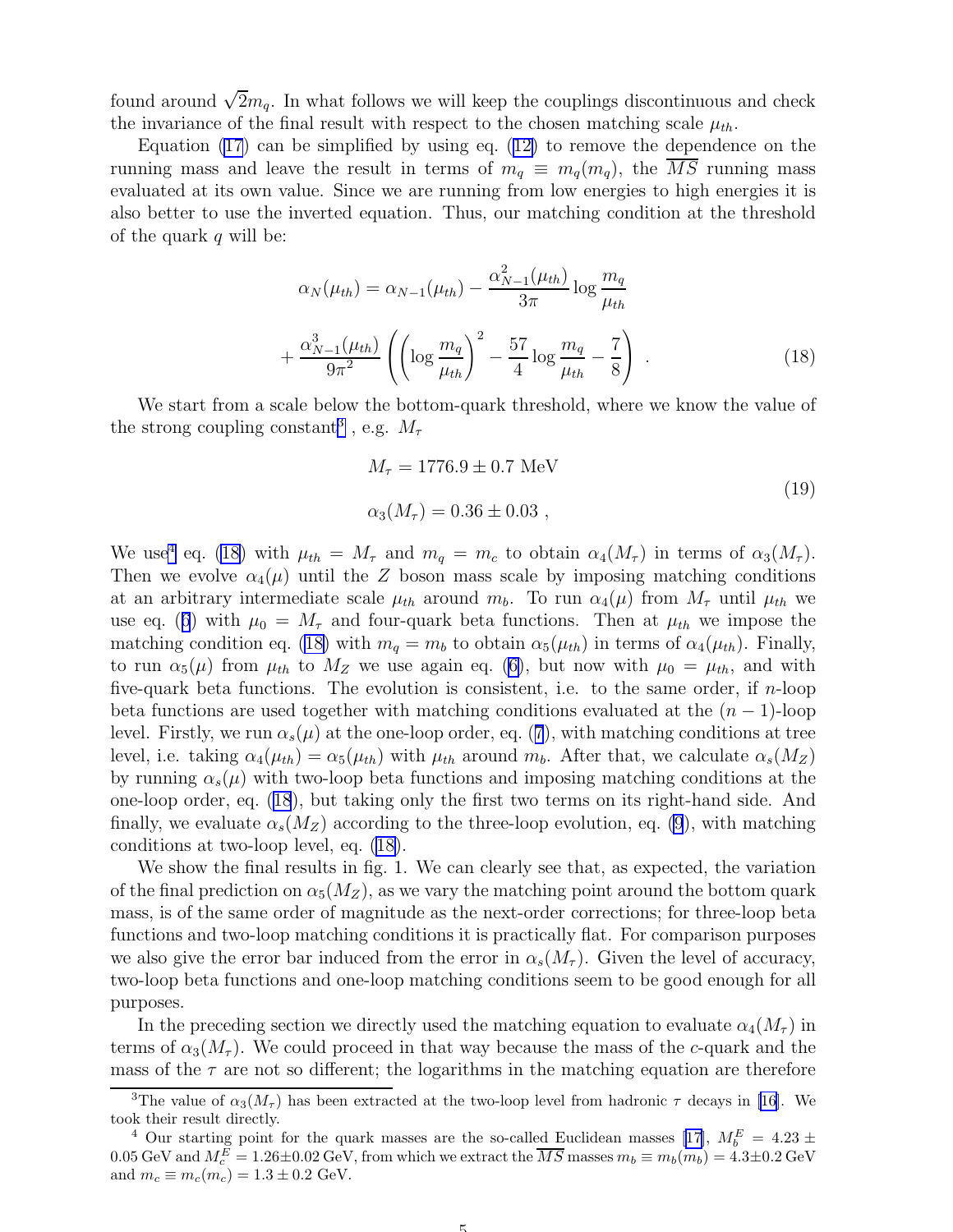not large. Alternatively one could try to run  $\alpha_3(M_\tau)$  until some intermediate scale  $\mu_{th}$ around the charm threshold. Then, impose eq. ([18\)](#page-5-0) with  $m_q = m_c$  to get  $\alpha_4(\mu_{th})$  and run it until the bottom-quark threshold. This time, since we are interested only in the error induced by crossing the charm threshold we will use eq. ([18\)](#page-5-0) with  $m_q = m_b$  and  $\mu_{th} = m_b$  fixed to obtain  $\alpha_5(m_b)$ . Finally we run  $\alpha_5(\mu)$  from  $m_b$  until  $M_Z$ . Of course this procedure should give, within the level of precision of the order considered, the same result as before. In fig. 2 we give  $\alpha_5(M_Z)$  as a function of the matching point  $\mu_{th}$  taken for the charm threshold. Although now the result depends on the matching scale  $\mu_{th}$ , this dependence is always a next-order correction as long as the matching conditions are implemented correctly. Clearly this procedure is potentially very dangerous since an incorrect use of matching conditions could lead to a false strong dependence on the matching scale. A similar consideration could be applied to the bottom quark threshold. Then, probably the safest procedure to run  $\alpha_3(M_\tau)$  until the Z mass would be to use first eq. [\(18](#page-5-0)) with  $m_q = m_c$  and  $\mu_{th} = M_\tau$  to get  $\alpha_4(M_\tau)$  in terms of  $\alpha_3(M_\tau)$ , then use again eq. [\(18](#page-5-0)) with  $m_q = m_b$  and  $\mu_{th} = M_\tau$  to get  $\alpha_5(M_\tau)$  in terms of  $\alpha_4(M_\tau)$ . Finally we should run  $\alpha_5(\mu)$  from  $M_{\tau}$  until  $M_Z$  with the full five-quark renormalization group. This procedure is justified since the masses of the b-quark, c-quark and  $\tau$ -lepton are not so different as to spoil the validity of the matching equation. Working in this way we arrived at the value<sup>5</sup>  $\alpha_5(M_Z) = 0.123 \pm 0.004$ , in complete agreement with our previous result.

To conclude, we would like to remark on the following points:

- Only in MO-like schemes, where Appelquist-Carazzone is realized in both beta functions and coupling constants, the strong coupling constant  $\alpha_s(\mu)$  is continuous. In  $\overline{MS}$ -like schemes one should build a low-energy effective field theory and write scale-dependent matching conditions in order to connect the parameters of the theories on both sides of the threshold  $\mu_{th}$ . Then, for general values of  $\mu_{th}$  the couplings are not continuous although in the case of only one coupling constant it is always possible to find a particular  $\mu_{th}$  that makes the coupling continuous.
- Evolution is consistent, i.e. to the same order, if the evolution of the gauge coupling constant at the n-loop order is accompanied by matching conditions at the  $(n-1)$ loop level.
- Different choices for the trace in Dirac space, i.e.  $Tr\{I\} = 4$  or  $Tr\{I\} = 2^{D/2}$ , give rise to different trivial modifications of the  $\overline{MS}$  scheme with quite different matching conditions. Should one insist on having a continuous coupling across thresholds, it is clear from the discussion that the precise matching point will depend on the choice for the trace in Dirac space. For instance, working with two-loop beta functions one should take

$$
\mu_{th} = m_b \quad \text{if} \quad \text{Tr}\{I\} = 4
$$
\n
$$
\mu_{th} = \sqrt{2}m_b \quad \text{if} \quad \text{Tr}\{I\} = 2^{D/2}
$$

By running the strong coupling constant from the  $M_{\tau}$  scale to the  $M_Z$  scale, we have checked explicitly that the final answer is not sensitive to the exact value of the matching point,  $\mu_{th}$ , used in crossing the  $m_b$  threshold as long as the right matching conditions are consistently taken into account (fig. 1). Similar considerations apply when crossing the  $m_c$  threshold (fig. 2). Finally we have shown that the correct result can be obtained by

.

<sup>&</sup>lt;sup>5</sup>We include the error induced by the errors in the quark masses, which is about 0.001 in  $\alpha_5(M_Z)$ .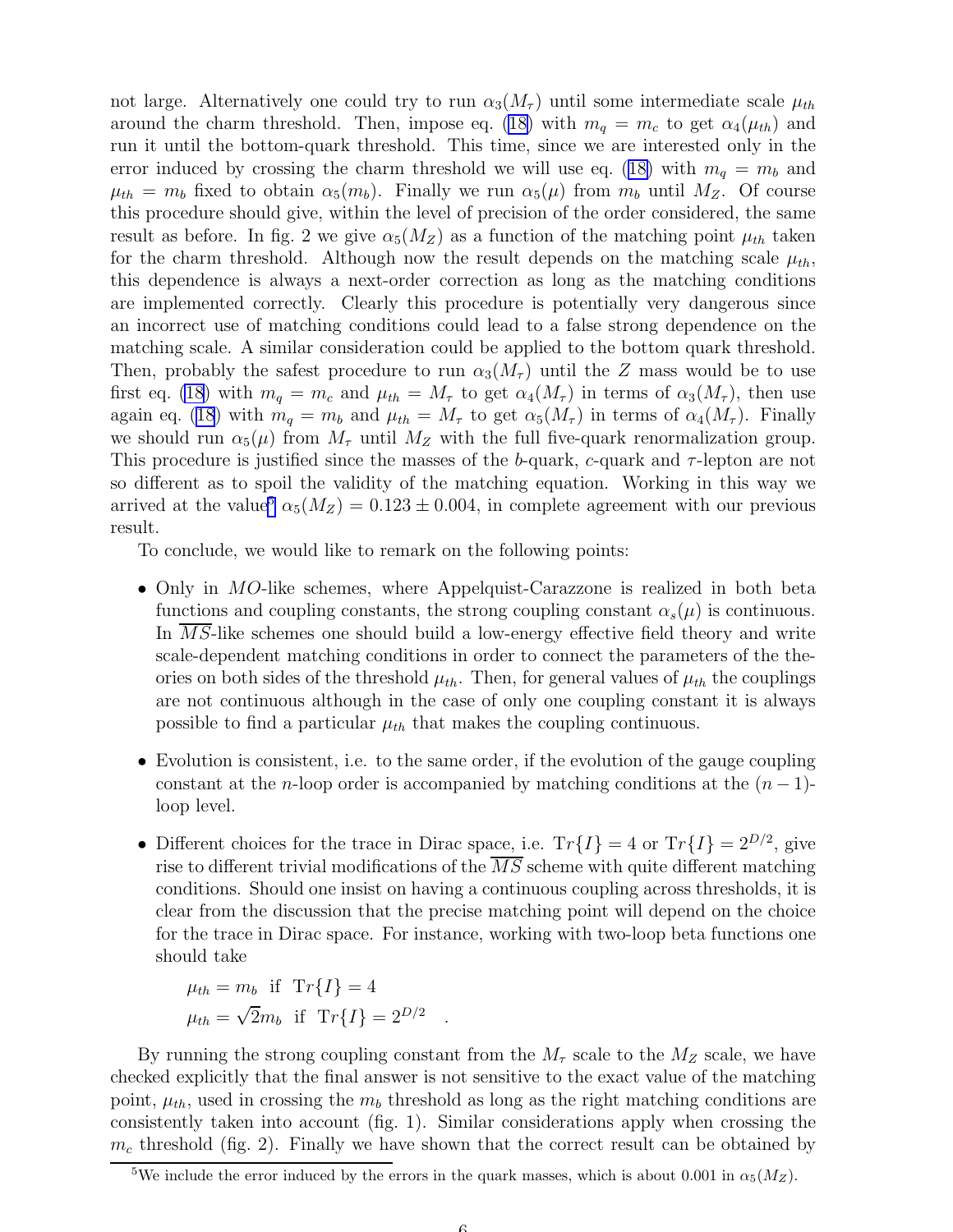<span id="page-7-0"></span>using the matching conditions to find  $\alpha_5(M_\tau)$  in terms of  $\alpha_3(M_\tau)$  and then run it with the full five-quark renormalization group until the  $M_Z$  scale.

### Acknowledgements

We thank A. Pich for helpful discussions on the subject of this paper and for a critical reading of the manuscript. G. Rodrigo acknowledges the CERN theory group for its hospitality during the preparation of this work and the Conselleria de Cultura, Educació i Ciència de la Generalitat Valenciana for financial support. This work has been supported in part by CICYT, Spain, under grant AEN90-0040.

### References

- [1] L3 Collaboration, Phys. Lett. B284 (1992) 471
- [2] ALEPH Collaboration, Phys. Lett. B284 (1992) 163
- [3] DELPHI Collaboration, Z. Phys. C54 (1992) 55
- [4] OPAL Collaboration, Z. Phys. C55 (1992) 1
- [5] T. Appelquist and J. Carazzone, Phys. Rev. D11 (1975) 2856
- [6] E. Witten, Nucl. Phys. B104 (1976) 445
- [7] S. Weinberg, Phys. Lett. 91B (1980) 51
- [8] L. Hall, Nucl. Phys. B178 (1981) 75
- [9] B. Ovrut and H. Schnitzer, Nucl. Phys. B179 (1981) 381; 189 (1981) 509
- [10] W. Bernreuter and W. Wetzel, Nucl. Phys. B197 (1982) 228; W. Wetzel, Nucl. Phys. B196 (1982) 259; W. Bernreuter, Ann. Phys. 151 (1983) 127
- [11] G. Altarelli, "QCD and experiment: Status of  $\alpha_s$ ", CERN-TH.623/92 (1992)
- [12] A. Petermann, " $\alpha_s(Q^2)$  extrapolation with analytic thresholds", CERN-TH.6487/92 (1992)
- [13] S. Bethke and S. Catani, "A summary of  $\alpha_s$  measurements", CERN-TH.6484/92 (1992)
- [14] W.J. Marciano, Phys. Rev. D29 (1984) 580
- [15] S. Narison, Phys. Rep. 84 (1982) 263
- [16] S. Pich, "QCD predictions for the tau hadronic width and determination of  $\alpha_s(M_Z)$ ", CERN.TH-6738/92 (1992)

 $\overline{7}$ 

[17] S. Narison, Phys. Lett. B197 (1987) 405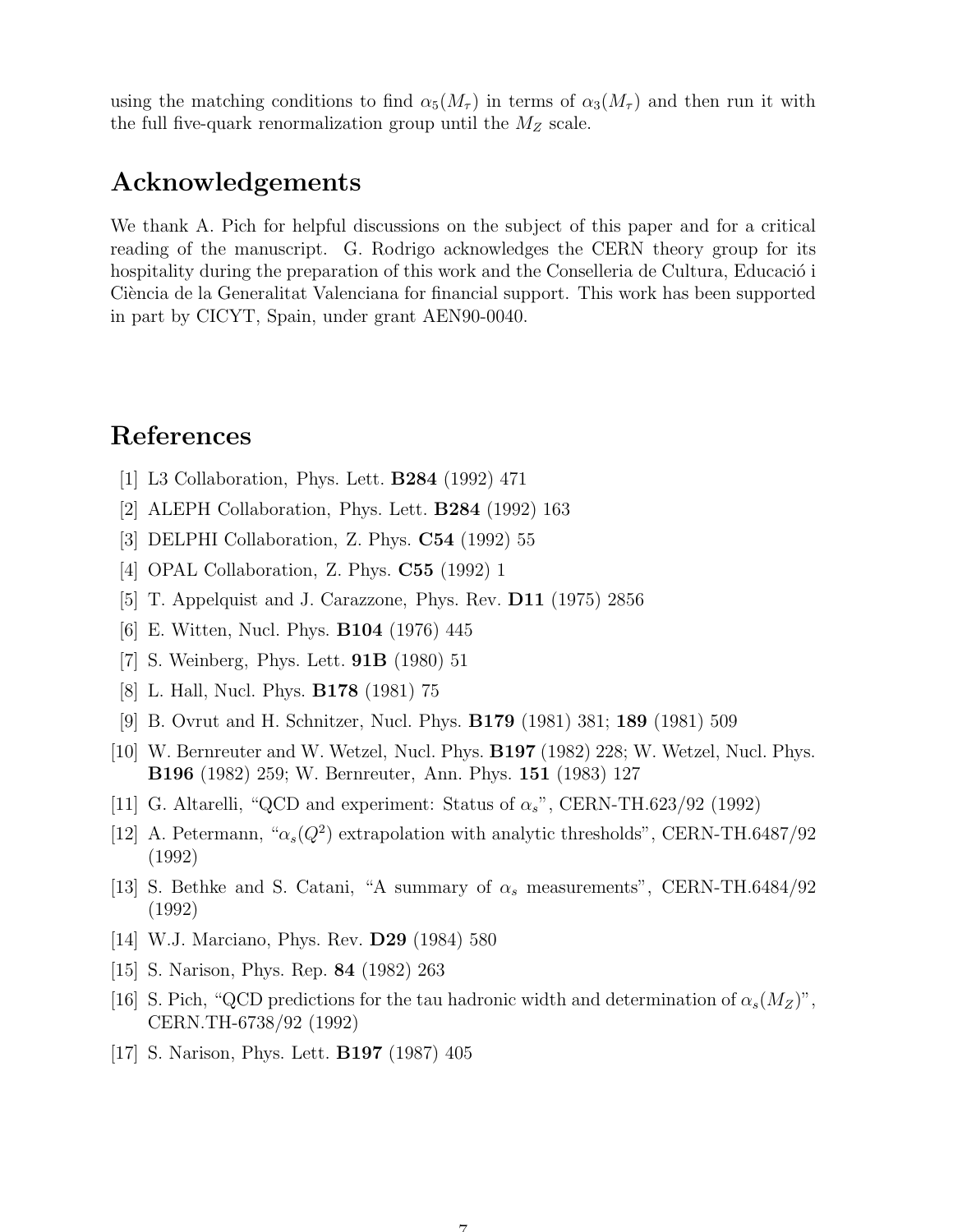# Figure captions

**Figure 1:** Strong coupling constant at the  $M_Z$  scale, obtained by running the coupling from its value at the  $M_{\tau}$  scale  $(\alpha_3(M_{\tau}) = 0.36 \pm 0.03)$ , as a function of the matching point taken to cross the b-quark threshold. The long-dashed line is obtained by using oneloop beta functions and tree-level matching conditions. The dashed line is obtained with two-loop beta functions and one-loop matching conditions, and the solid line is obtained with three-loop beta functions and two-loop matching conditions. Error bars on the final three-loop result are given for comparison purposes with other  $\alpha_s(M_Z)$  results.

Figure 2: Same as in fig. 1, but varying the matching point around the c-quark threshold. The matching point for the b-quark is now fixed at  $m_b$ .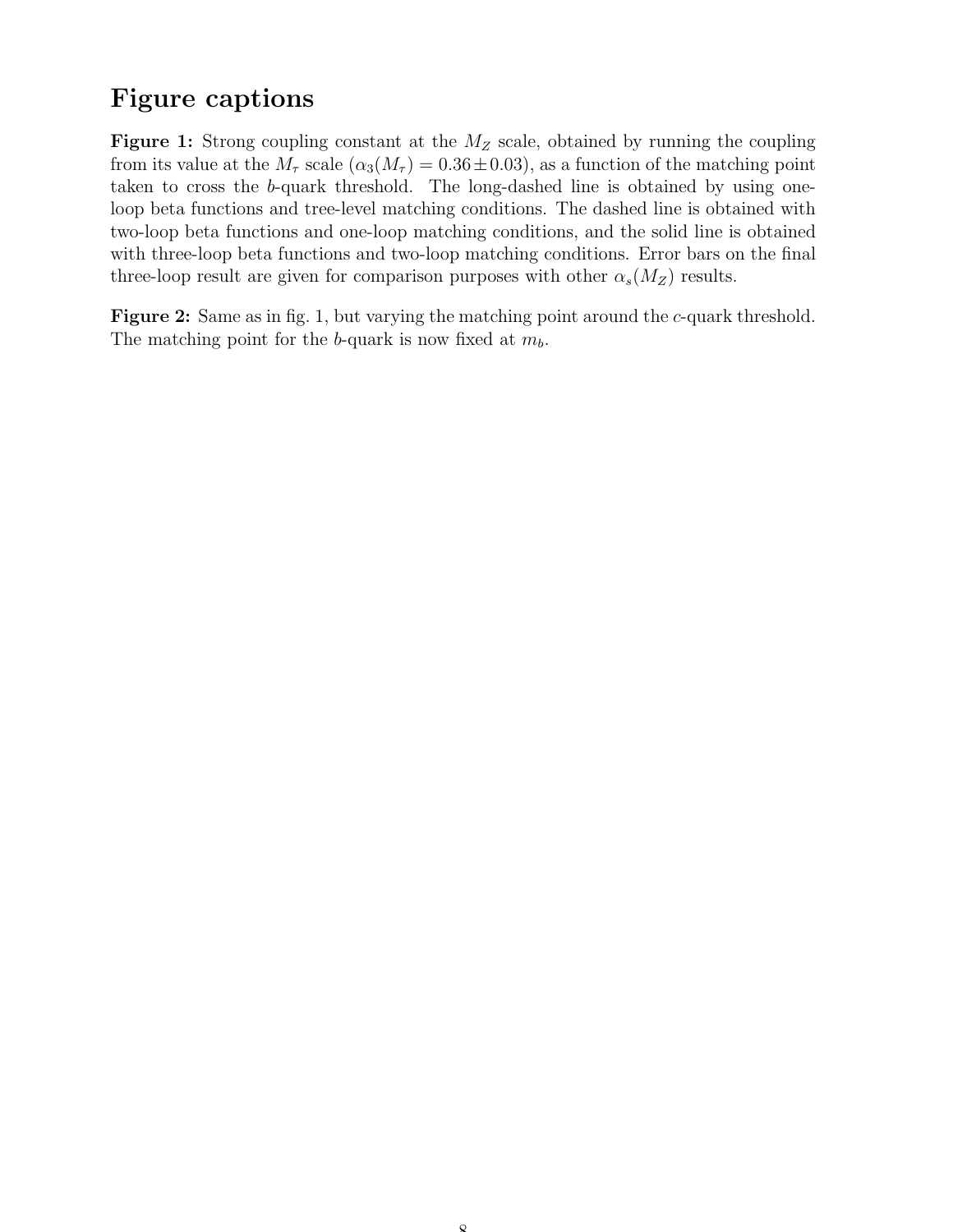This figure "fig2-1.png" is available in "png" format from:

<http://arXiv.org/ps/hep-ph/9305305v1>